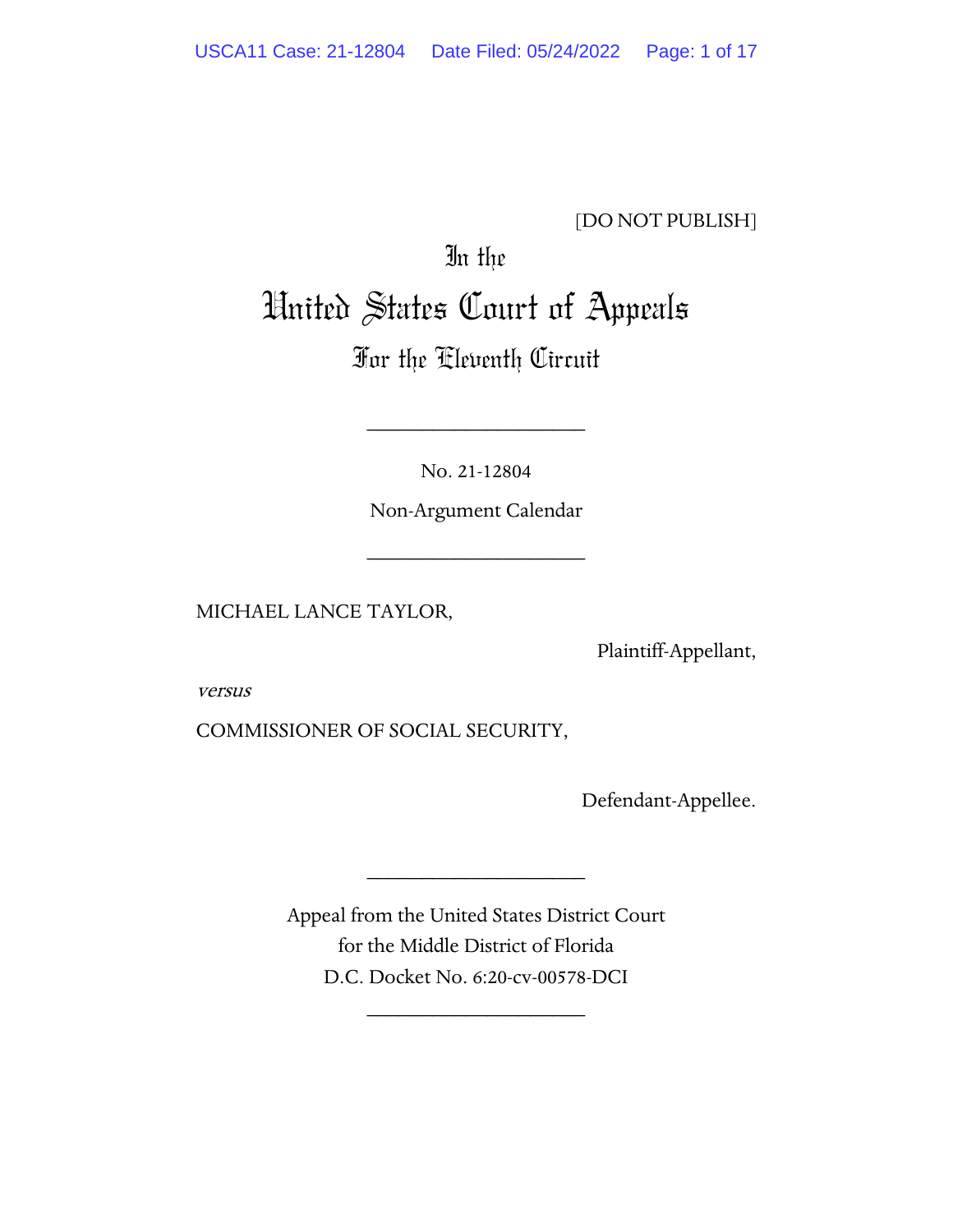Before JILL PRYOR, BRANCH, and BRASHER, Circuit Judges.

#### PER CURIAM:

Michal Taylor appeals the district court's order affirming the Commissioner of Social Security's denial of his applications for a period of disability and disability insurance benefits. Taylor contends that the administrative law judge improperly discounted the opinions of his treating physicians and made findings not supported by substantial evidence. He also argues that the ALJ erred by relying solely on objective medical evidence to discredit his testimony about the limiting effects of his pain. After careful review, we affirm the Commissioner's denial of benefits.

## I.

Taylor applied for Social Security benefits in 2016, contending that he became unable to work due to his medical condition on May 15th of that year. His application stated that pain frequently impaired his ability to stand, walk, lift, drive, and move, and caused difficulty concentrating. Taylor also reported that he quit his prior job due to these limitations. The Commissioner denied the claim initially and upon reconsideration, concluding each time that Taylor's medical conditions did not render him incapable of performing work requiring less physical effort than his previous occupation.

Taylor then requested a hearing before an ALJ. Prior to the hearing, Taylor submitted medical records and two medical source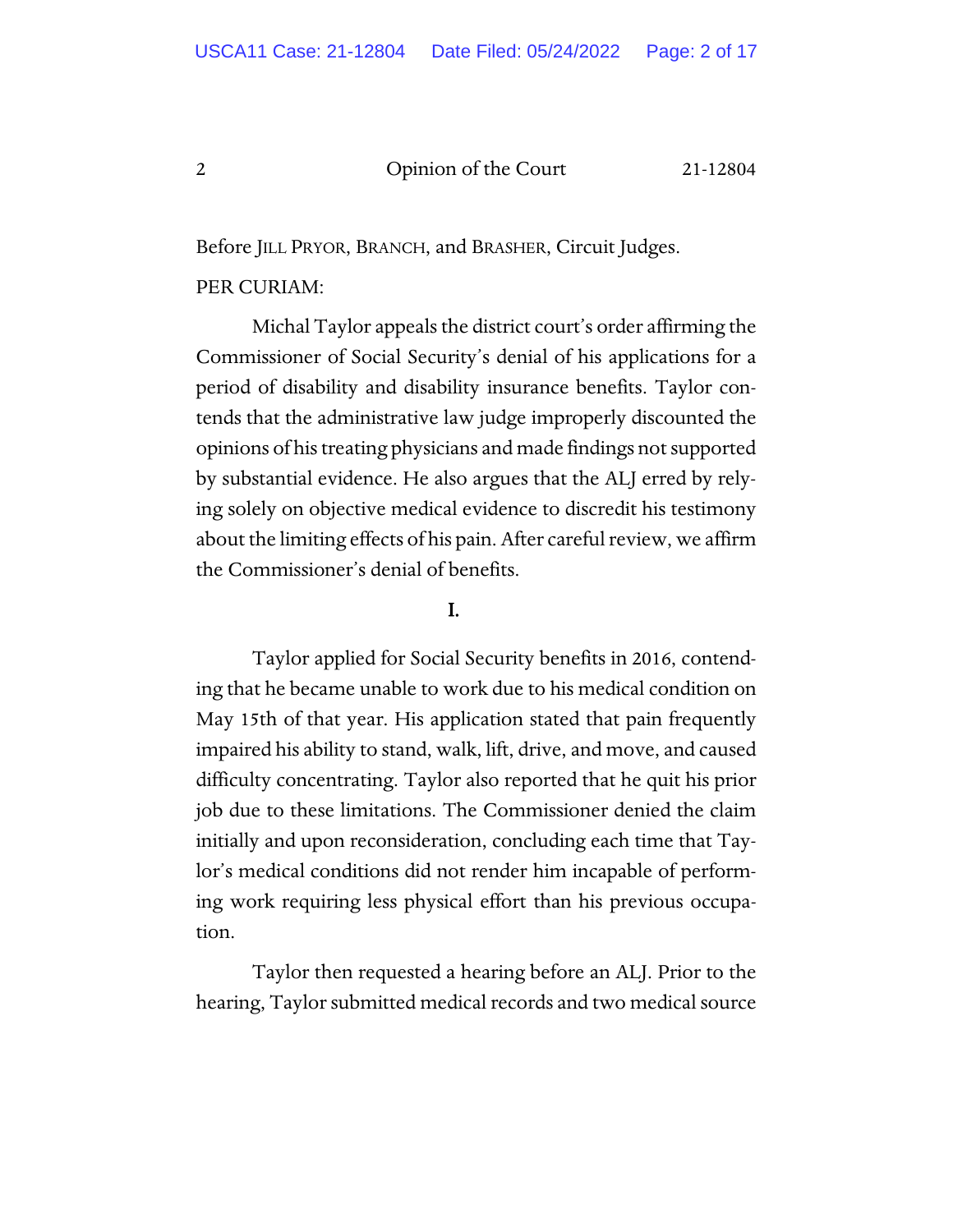statements from treating physicians, Drs. James Scott and Michael Kohen. Both physicians opined that Taylor functioned at a less than sedentary level. For example, the physicians opined that in a regular workday, Taylor could sit, stand, or walk for two hours or less, he would require frequent unscheduled breaks, he would be offtask 20% or more of the day, and he would miss four or more days of work each month. Both physicians also opined that Taylor had significant limitations with reaching, handling, or fingering. A vocational expert would later testify that no jobs exist for a person with such limitations.

At the hearing, Taylor testified that rheumatoid arthritis, lupus, hypermobility, and neck and back pain were the medical conditions preventing him from working. Most days he was home alone, and he "spen[t] an awful lot of time in the bed." He couldn't sit for more than 30 minutes without getting up to move around, couldn't stand in one place without moving for more than five minutes, and couldn't walk more than 30 feet without taking a break. As for other physical activities, Taylor testified that he hurt his back lifting a 12-pack of soda, he struggled to extend his arms in any direction, and he struggled with handling small objects like coins and buttons. The only household task Taylor sometimes completed was making breakfast, but he couldn't fold laundry or cut up vegetables. And although Taylor sometimes drove, he didn't like to because he couldn't feel the gas pedal with his feet.

After Taylor's testimony, the ALJ asked a vocational expert whether a hypothetical person with the following limitations could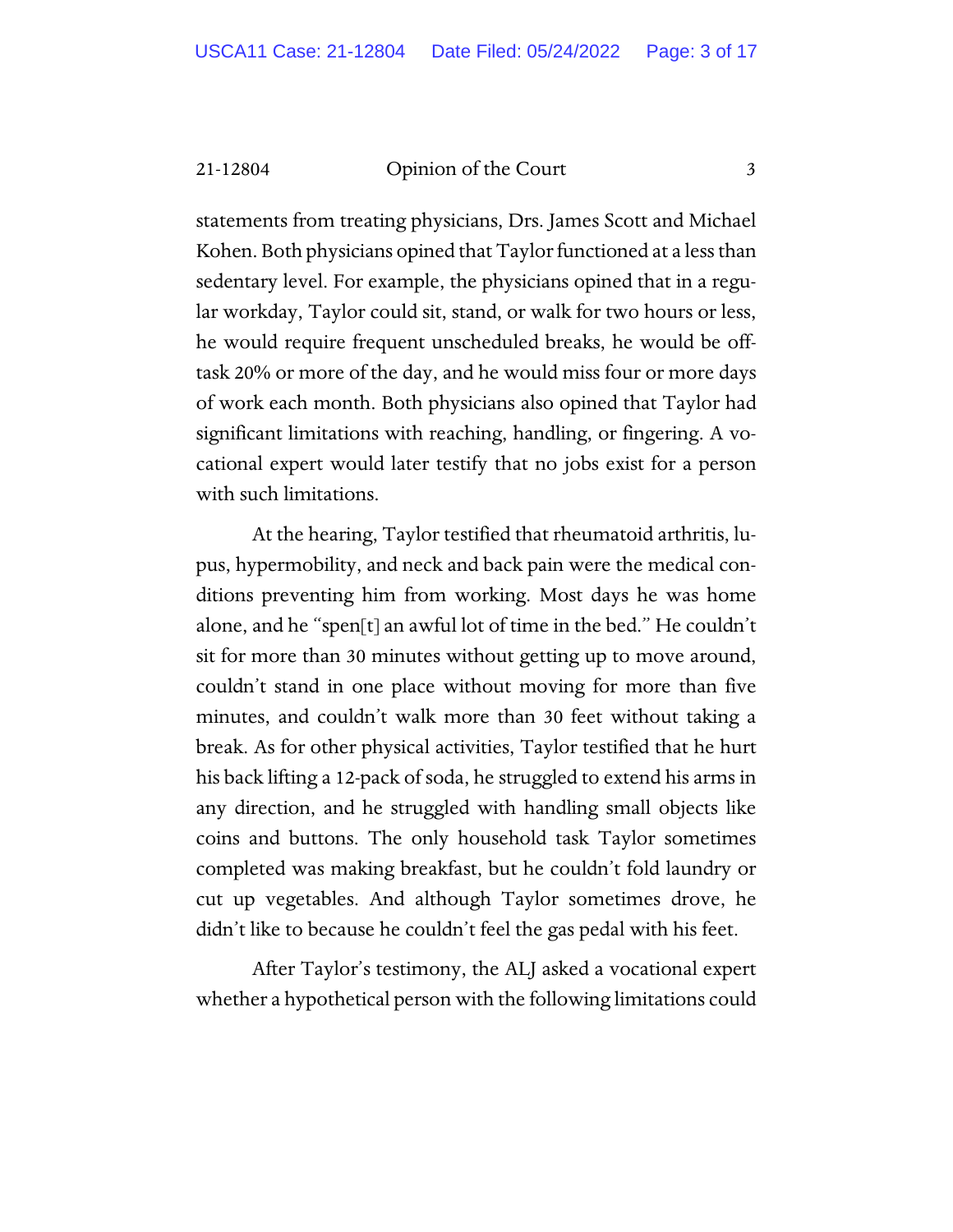perform Taylor's past relevant work: the person could lift or carry 10 pounds frequently, but 20 pounds only occasionally; he could stand, walk, or sit for a total of six hours per workday with normal breaks; he could never climb ladders, ropes, or scaffolds, but could occasionally climb ramps and stairs, balance, kneel, stoop, crouch, and crawl; he must avoid concentrated exposure to unprotected heights, moving mechanical parts, and extreme cold; and he could perform simple and multiple-step routine tasks and could have occasional contact with others. The vocational expert testified that such limitations would preclude a person from performing Taylor's past relevant work but would not preclude him from performing other work. And the same would be true if the person was somewhat limited in reaching and handling. However, if the person could only occasionally reach and feel, the vocational expert testified that "[v]ery, very few" jobs exist for such a person. The vocational expert testified also that a person with the restrictions provided in Drs. Scott's and Kohen's statements would be incapable of performing any known jobs.

In a written decision, the ALJ concluded that Taylor was not disabled under the Act. At step two of the sequential evaluation process, see 20 C.F.R. § 404.1520, the ALJ explained that Taylor suffered from the following severe impairments: undifferentiated and mixed connective tissue disorder, neuropathy, spine disorder, shoulder disorder, fibromyalgia, attention deficit hyperactivity disorder, affective disorder, and anxiety disorder. The mental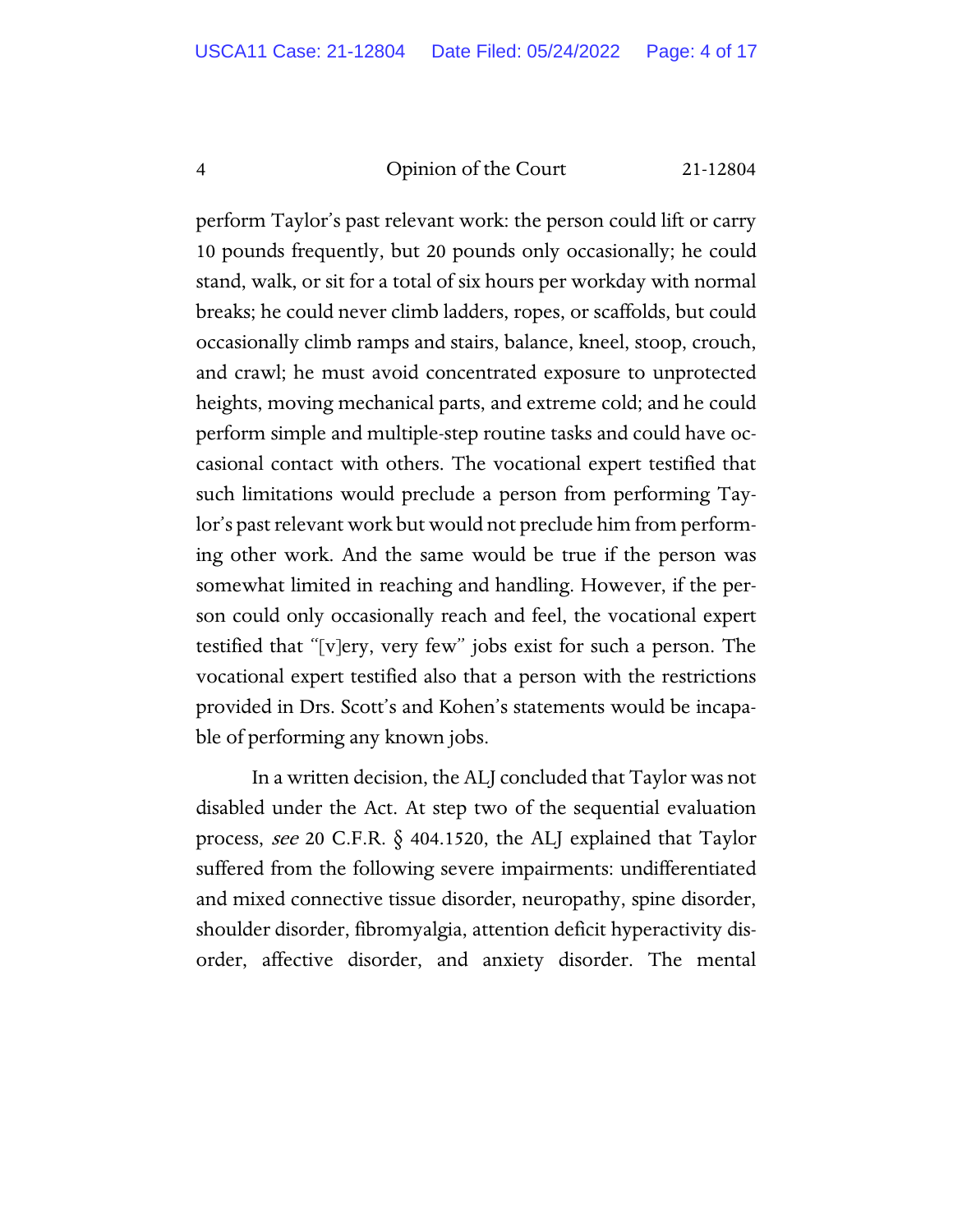impairments identified by the ALJ and the limitations they impose on Taylor are not relevant to this appeal.

At step four, the ALJ found that Taylor had the residual functional capacity to perform work limited to lifting/carrying 20 pounds occasionally and 10 pounds frequently, he could sit, stand, or walk for a total of six hours per eight-hour workday, and he could "frequently handle/feel with the bilateral upper extremities" and "frequently reach in all directions w[ith] the bilateral upper extremities." Taylor could also "occasionally climb ramps and stairs, balance, kneel, stoop, crouch and crawl."

In reaching this conclusion, the ALJ made two findings that are the subject of this appeal. First, the ALJ discredited Taylor's testimony about the intensity, persistence, and limiting effects of his symptoms, finding that it was "not entirely consistent with the medical evidence and other evidence in the record." For example, the ALJ concluded that Taylor's testimony about the severity of his pain was inconsistent with physician progress notes indicating relief from epidural steroid injections. The ALJ also noted that although Taylor testified to balance issues, he had recently "reported [to a physician] that he had only fallen [one] time" over the last year. In all, the ALJ concluded that the "the overall evidence" supported the lifting, carrying, standing, walking, manipulative, and postural limitations imposed, instead of the stricter limitations supported by Taylor's testimony. Second, the ALJ gave "little weight" to Taylor's treating physicians' opinions. The ALJ explained that the opinions were "overly restrictive based on the overall evidence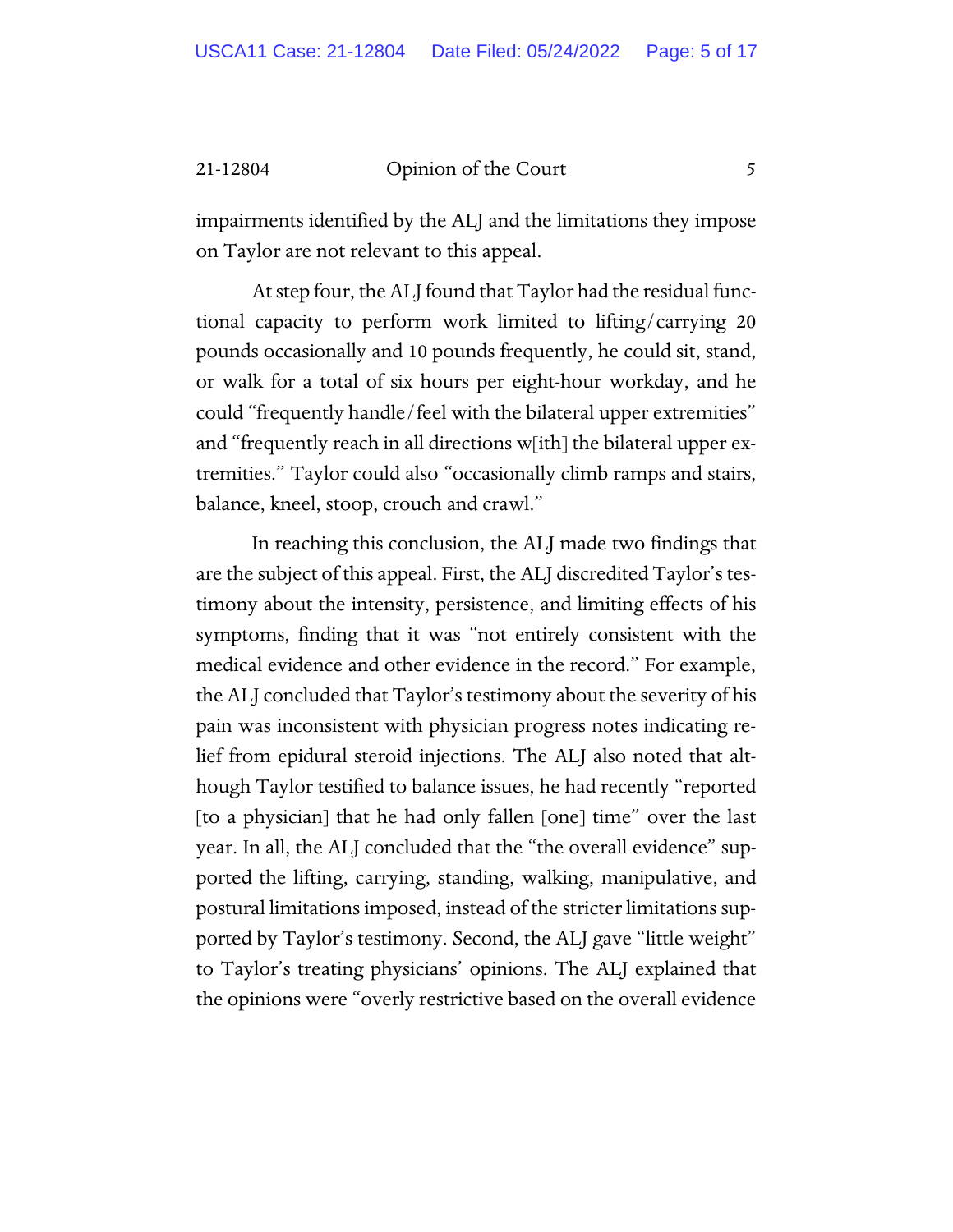of record." The ALJ gave six reasons, discussed in more detail below, for discounting the opinions.

Based on Taylor's residual functional capacity, he could not perform his past relevant work; but, based on the vocational expert's testimony, the ALJ explained that "there were jobs that existed in significant numbers in the national economy that the claimant could have performed" during the relevant period. Therefore, Taylor was not disabled. Taylor sought review of the denial of benefits by the Appeals Council, contending that "[t]he finding from [his] physicians [was] inconsistent with the finding from the [ALJ]." The Appeals Council denied his request for review.

Taylor later filed a complaint in district court seeking review of the determination that he was not entitled to disability benefits. The district court affirmed the Commissioner's decision, rejecting Taylor's arguments that the ALJ applied the wrong legal standard to his testimony and the opinions of his treating physicians. Taylor timely appealed.

#### II.

Our standard of review "is the same as that of the district court." Phillips v. Barnhart, 357 F.3d 1232, 1240 n.8 (11th Cir. 2004). That is, we ask whether the ALJ's decision was "supported by substantial evidence and based upon proper legal standards." Lewis v. Callahan, 125 F.3d 1436, 1439 (11th Cir. 1997). "'Substantial evidence is more than a scintilla and is such relevant evidence as a reasonable person would accept as adequate to support a conclusion.'"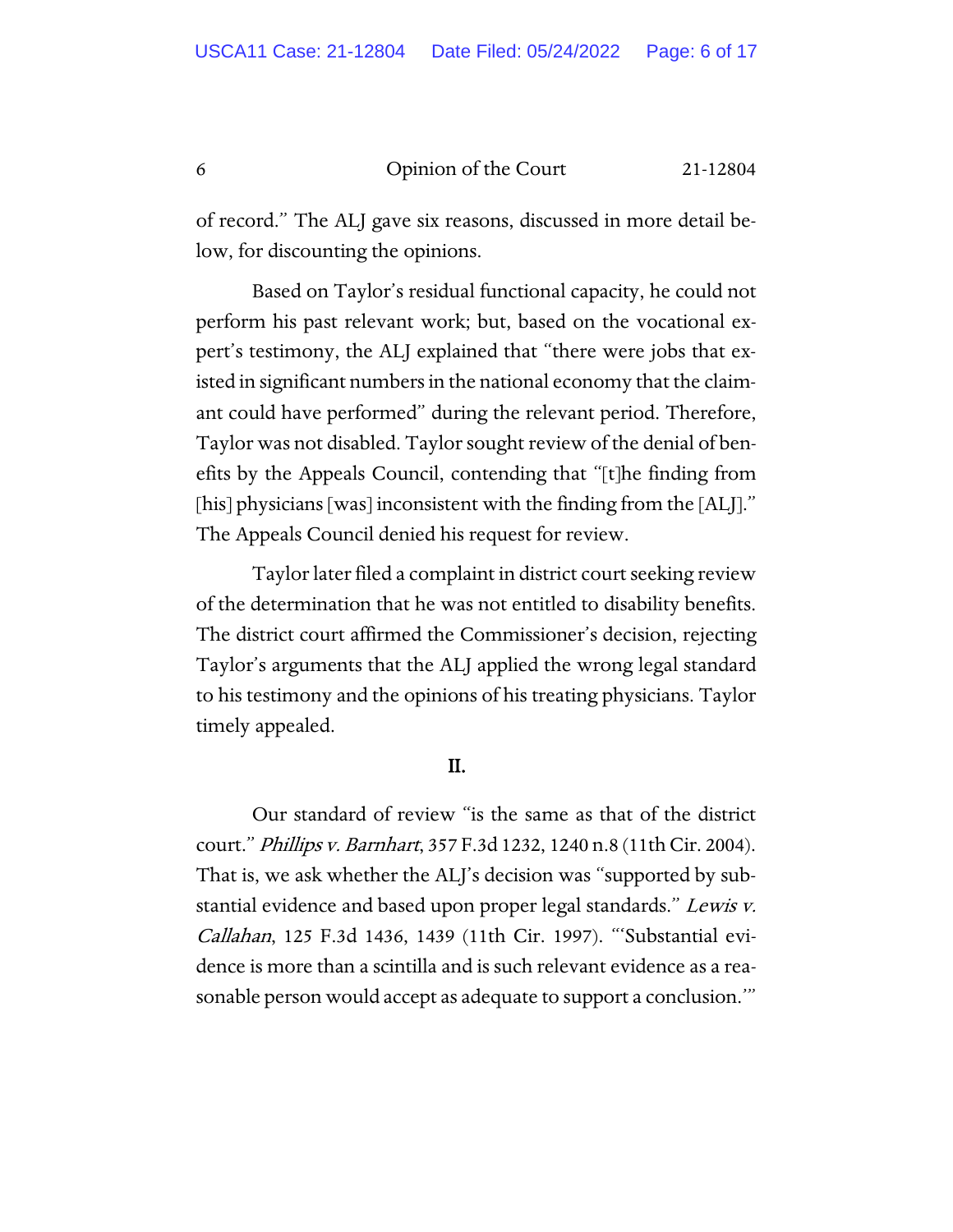Crawford v. Comm'r of Soc. Sec., 363 F.3d 1155, 1158 (11th Cir. 2004) (quoting *id.*). Our review precludes us from "decid[ing] the facts anew, reweigh[ing] the evidence, or substitut[ing] our judgment for that of the [Commissioner]." Bloodsworth v. Heckler, 703 F.2d 1233, 1239 (11th Cir. 1983). "If the Commissioner's decision is supported by substantial evidence we must affirm, even if the proof preponderates against it." Miles v. Chater, 84 F.3d 1397, 1400 (11th Cir. 1996).

#### III.

Taylor makes two arguments on appeal. First, he contends that the ALJ improperly diminished the weight of the treating physician opinions provided by Drs. Scott and Kohen by applying the wrong legal standard and making findings not supported by substantial evidence. Second, Taylor argues that the ALJ improperly discredited his testimony on the severity of his pain.

A. The ALJ Articulated Specific, Evidence-Based Reasons for Discounting the Opinions of Taylor's Treating Physicians.

Taylor argues that the ALJ failed to apply the correct legal standard to the opinions of his treating physicians. Specifically, he contends that the reasons the ALJ gave for discounting his treating physicians' opinions were not supported by substantial evidence. The Commissioner responds that Taylor's argument is merely an invitation for this Court to reweigh the evidence, and we agree.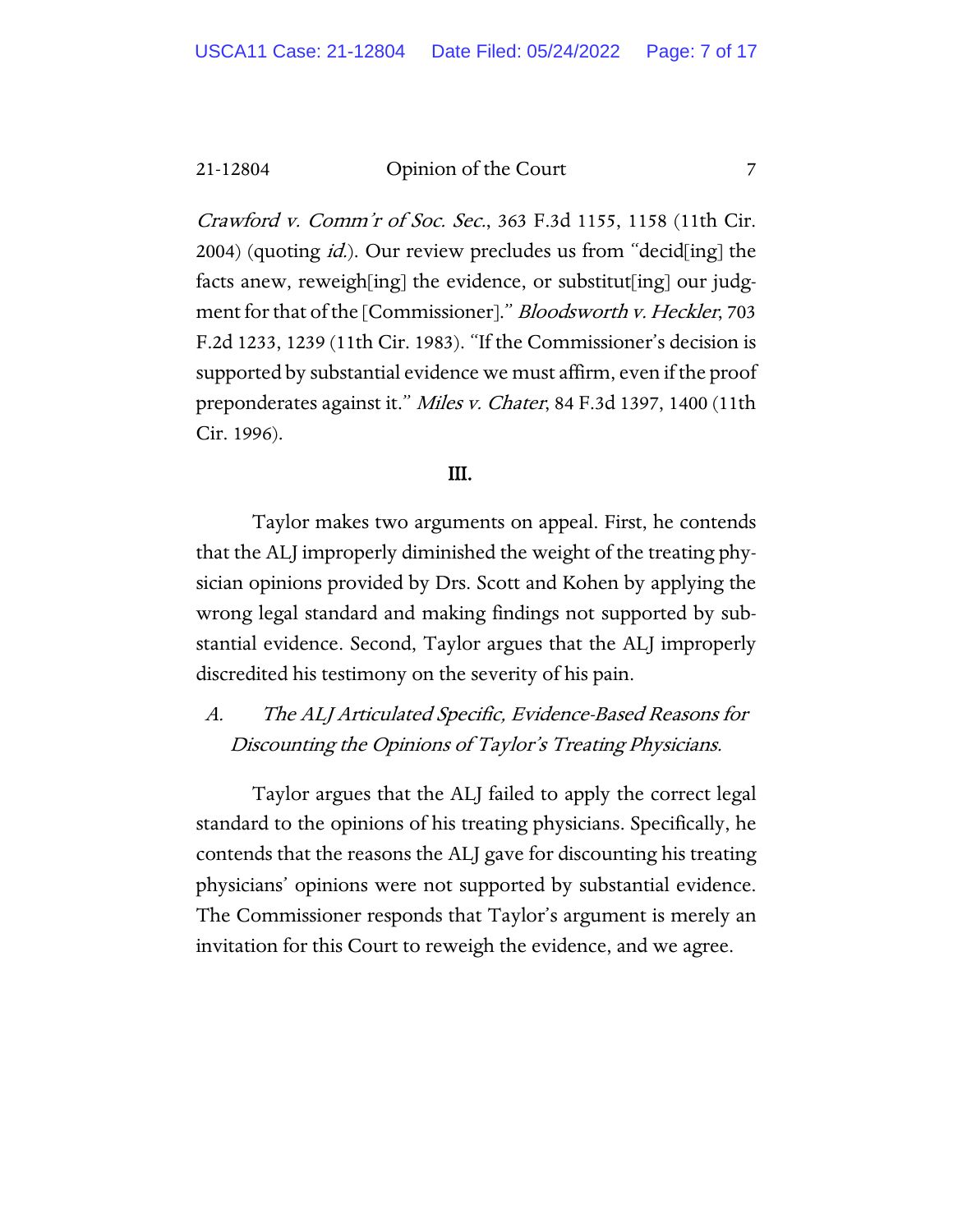An individual claiming entitlement to disability benefits must prove that he is disabled. Moore v. Barnhart, 405 F.3d 1208, 1211 (11th Cir. 2005) (per curiam). A disability is defined as an "inability to engage in any substantial gainful activity by reason of any medically determinable physical or mental impairment which can be expected to result in death or which has lasted or can be expected to last for a continuous period of not less than 12 months." 42 U.S.C.  $\S$  423(d)(1)(A). The burden of proving disability always rests with the claimant. *See* 20 C.F.R.  $\S$  404.1512(a)(1).

The ALJ uses a five-step, sequential evaluation process to determine whether a claimant is disabled. See 20 C.F.R.  $\S$  404.1520(1). This appeal concerns the ALJ's determination at step four, which evaluates the claimant's "residual functional capacity and [his] past relevant work." *Id.*  $\oint$  404.1520(4)(iv). To determine Taylor's residual functional capacity, the ALJ considered medical opinions, including those of Taylor's treating physicians. For claims filed on or before March 27, 2017, the Social Security Administration "give[s] more weight to medical opinions from [a claimant's] treating sources." 20 C.F.R.  $\S$  404.1527(c)(2). And we have explained that "the testimony of a treating physician must be given substantial or considerable weight unless good cause is shown to the contrary." Lewis, 125 F.3d at 1440 (quotation omitted). Good cause "exists when the: (1) treating physician's opinion was not bolstered by the evidence; (2) evidence supported a contrary finding; or (3) treating physician's opinion was conclusory or inconsistent with the doctor's own medical records." Phillips, 357 F.3d at 1241. An ALJ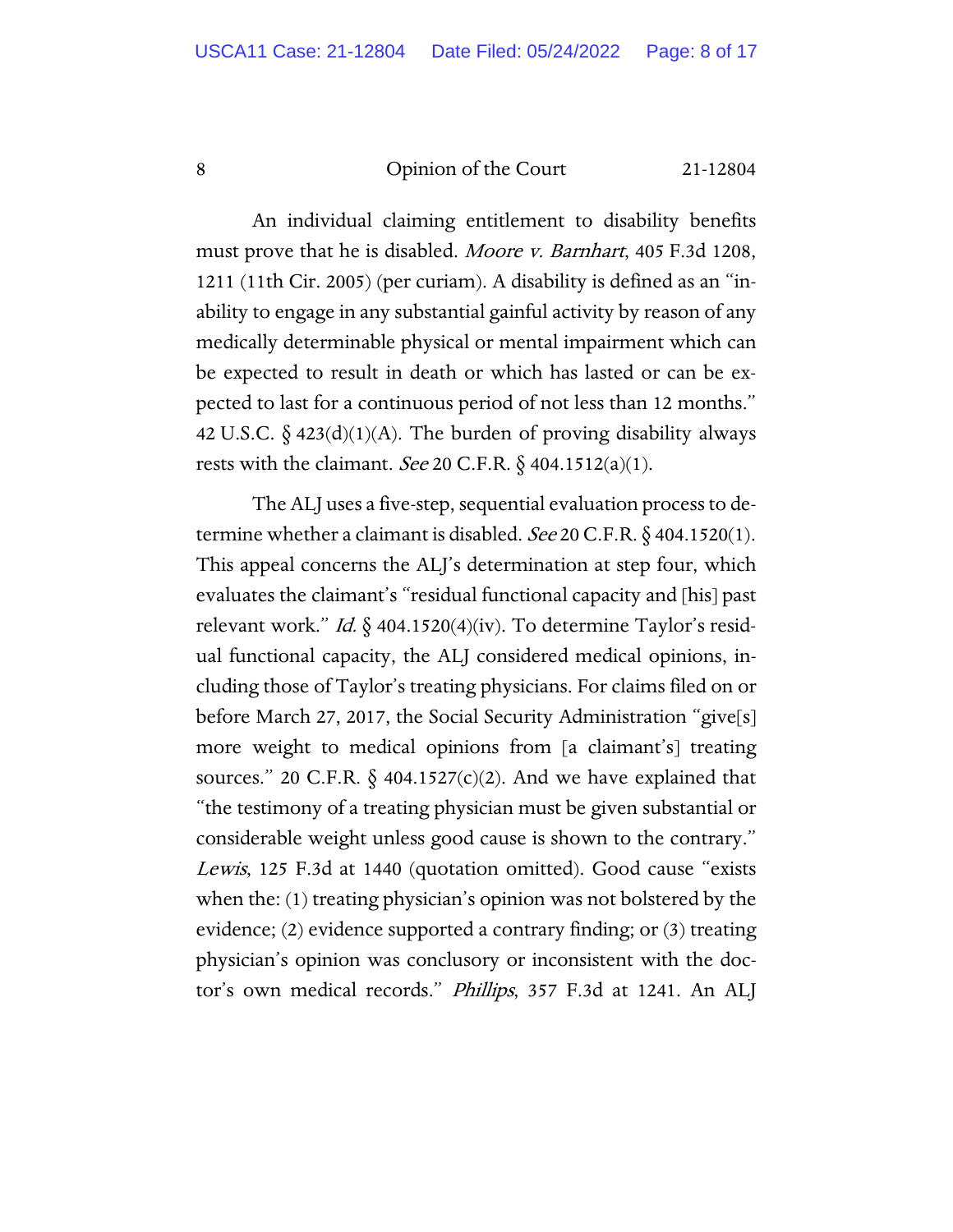"must clearly articulate the reasons for giving less weight to the opinion of a treating physician," and the failure to do so is reversible error. Schink v. Comm'r of Soc. Sec., 935 F.3d 1245, 1259 (11th Cir. 2019) (per curiam). We will not speculate about the grounds an ALJ may have relied on to give less weight to an opinion, but when the ALJ articulates specific reasons for failing to give the opinion of a treating physician controlling weight and those reasons are supported by substantial evidence, there is no reversible error. Moore, 405 F.3d at 1212.

Here, the ALJ articulated several reasons for giving little weight to Drs. Scott's and Kohen's opinions. As an initial matter, it was not error for the ALJ to consider the separate opinions together, as they did not differ in any material respect. Each physician concluded that Taylor's symptoms would cause significant limitations with reaching, handling, or fingering, that he would need to frequently shift from sitting, standing, or walking, that he would need frequent breaks, and that he would miss at least one day of work per week on average. To be sure, the physicians were treating Taylor for different ailments. Dr. Scott listed Taylor's diagnosis as "neuropathy," manifesting as "pain in legs, numbness, neck pain, fatigue, [and] memory issues." Dr. Kohen was treating Taylor for a slew of maladies, but he listed similar symptoms, such as joint pain, instability, muscle pain, weakness, and fatigue. Nonetheless, the physicians' bottom-line conclusions were nearly identical.

The ALJ viewed these opinions as "overly restrictive" for six reasons, and Taylor takes issue with each. First, the ALJ noted that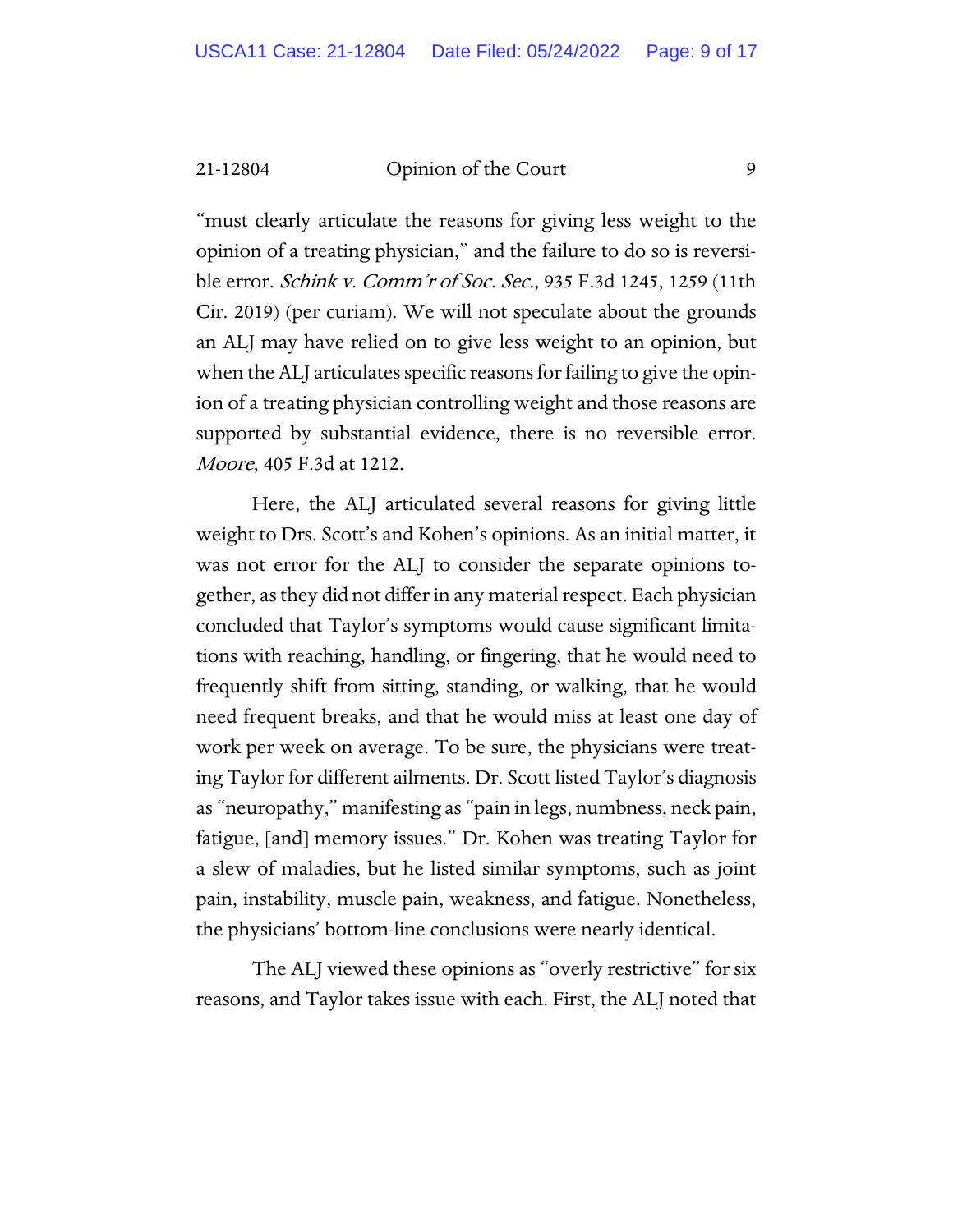Taylor's "gait/station" and "muscle strength" were frequently reported by physicians as "normal." Taylor contends that the ALJ "failed to cite any evidence in support of [this] finding," and that the record contains "multiple notations" of his "antalgic gait and stance" and "reduced muscle strength/weakness." But just two paragraphs prior in the ALJ's decision, the same statement was supported by citation to treatment notes by Dr. Scott and another physician. And contrary to Taylor's suggestion, the record is replete with examples of physicians, including Drs. Scott and Kohen, reporting that Taylor presented with normal muscle strength. Indeed, the Commissioner points us to no less than 20 such occasions in its brief. We have explained that it is not enough for a claimant to point to *some* evidence in support of a disability. See Moore, 405 F.3d at 1213 (explaining that even when a claimant identifies "other evidence which would undermine the ALJ's [disability] determination," our standard of review "precludes us" from disturbing a determination otherwise supported by substantial evidence). Because the ALJ's reasoning finds substantial support in the record, Taylor's argument is not meritorious.

Second, the ALJ noted that Taylor's pain was sometimes relieved by treatment—specifically, epidural steroid injections. Taylor argues that such "relief was short-lived and related to his neck and back pain," not the conditions Drs. Scott and Kohen treated him for. In reality, however, both Drs. Scott and Kohen listed pain as a symptom that impacts Taylor's ability to work, and Dr. Scott specifically listed "neck pain" as a symptom of Taylor's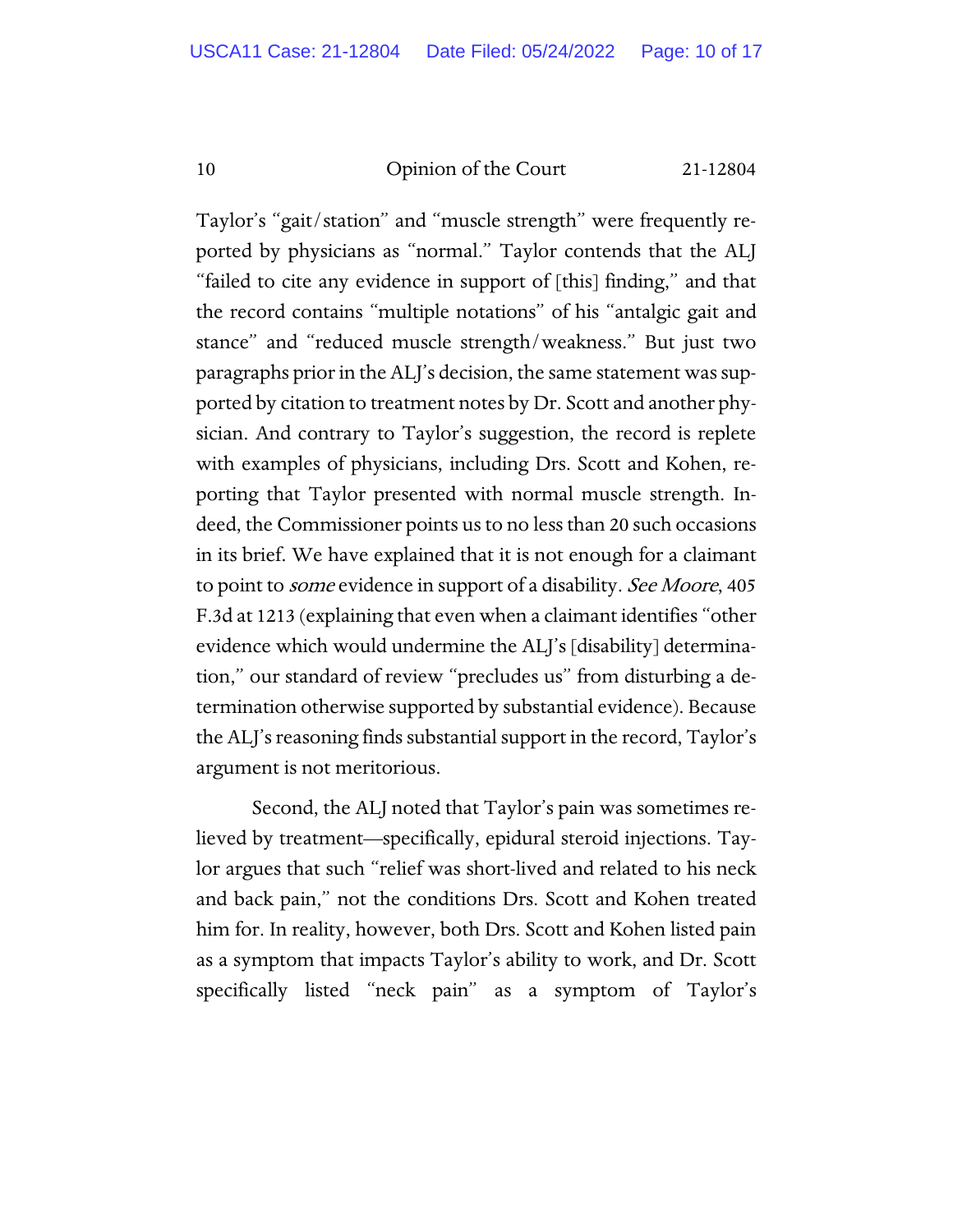neuropathy. Thus, if Taylor's neck pain was somewhat relieved by treatment, then it would tend to make the physicians' opinions inconsistent with the record. See Phillips, 357 F.3d at 1241. The medical evidence shows that the injections worked: Taylor reported as much as a 60% reduction in pain after an injection in March 2015; and as late as June 2018, Dr. Kohen noted that Taylor was "getting injections in his neck and low back with some relief." Again, substantial evidence supports the ALJ's reasoning.

Third, the ALJ explained that electromyography ("EMG") studies indicated that Taylor had mild, rather than severe, cervical radiculopathies. Taylor objects to this evidence, contending that the ALJ "completely overlooked" studies "support[ing] a finding that [he] suffered from severe peripheral neuropathy." But of the three studies Taylor cites—performed on July 19, 2016, December 19, 2016, and November 2, 2018—only the last one resulted in a finding that was "consistent with a severe axonal motor and sensor polyneuropathy." And an EMG study conducted one week later indicated only "mild" findings. Accordingly, the ALJ's reasoning was supported by substantial evidence. See Moore, 405 F.3d at 1215.

Fourth, the ALJ noted that Taylor "reported that his hypermobility syndrome was fairly controlled with medications." Taylor contends that Drs. Scott and Kohen were not treating him for hypermobility, and whether it was under control had nothing to do with their conclusions. But that is plainly not the case. Dr. Kohen treated Taylor for hypermobility—identified in his treatment notes by the code M35.7—by, among other things, giving Taylor an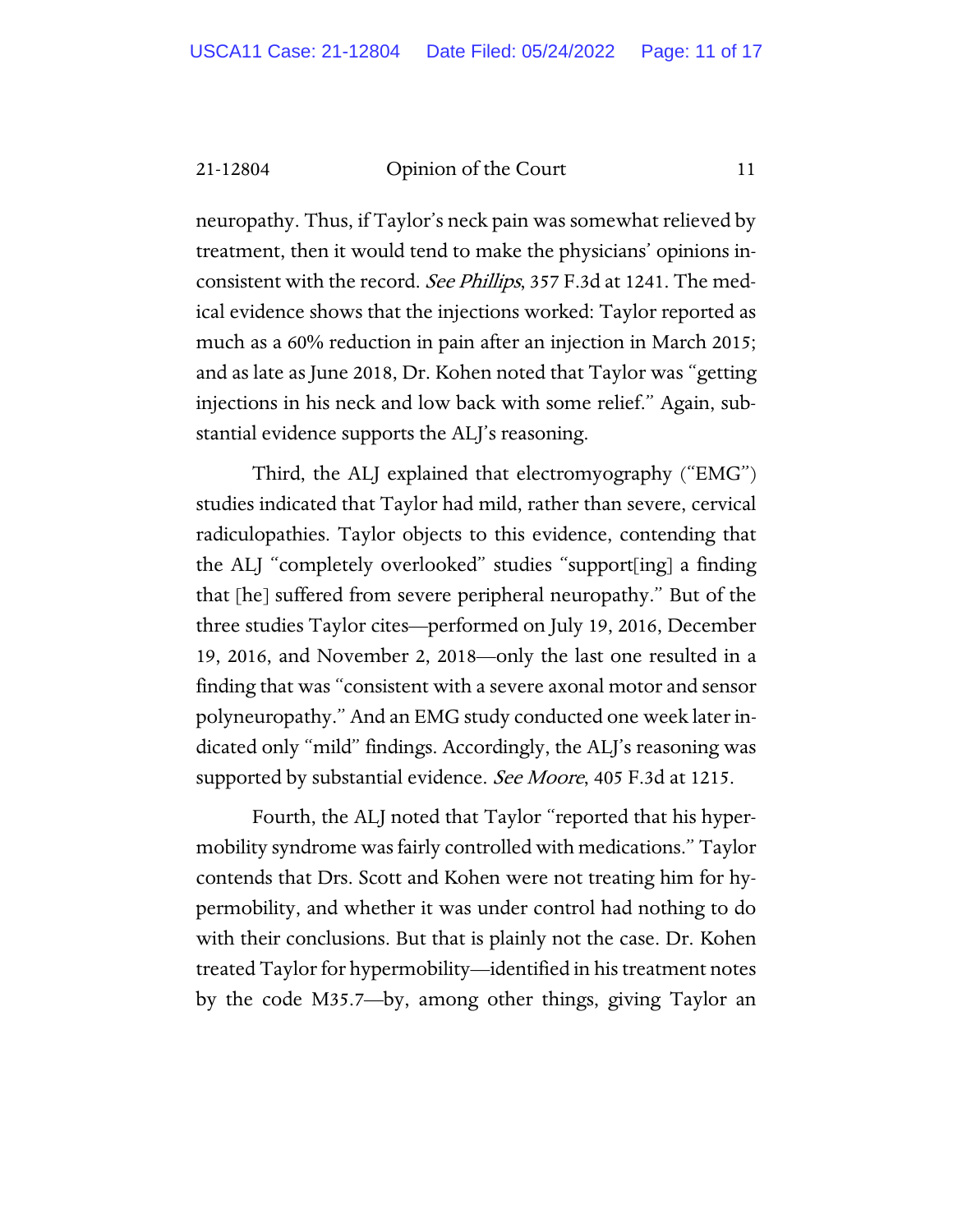injection in his wrist. See Schink, 935 F.3d at 1262 (examining whether treating physicians' notes "fleshed out and were consistent with their conclusions"). And in his treating source opinion, Dr. Kohen listed M35.7 as one of Taylor's diagnoses. Thus, whether Taylor's hypermobility was well controlled bears directly on the consistency of Dr. Kohen's opinion "with the doctor's own medical records." Phillips, 357 F.3d at 1241. And because he does not challenge the ALJ's finding that his hypermobility was adequately managed with medication, we conclude that the ALJ's reasoning was substantially supported by the evidence.

Fifth, the ALJ concluded that the physicians' opinions conflicted with CT scans of Taylor's spine that "showed mild to moderate degenerative changes with only mild neural foraminal narrowing." Taylor again contends that the ALJ "completely ignored" other "MRI findings of his cervical and lumbar spine" that "documented significant findings." Again, however, Taylor's assertion falls flat. He does not explain what "significant findings" the MRI studies allegedly revealed. The MRIs he relies on revealed "stable," "mild," and "small" findings, some of which were listed as "resolved" or "not worsening." Taylor fails to explain how these studies undermine the ALJ's conclusion, and we see no inconsistency on the face of the studies.

Sixth and finally, the ALJ noted that Drs. Scott's and Kohen's opinions conflicted with Taylor's own reported activities of daily living. Taylor argues that the ALJ failed to refer to any specific activities that were inconsistent with the opinions. And he contends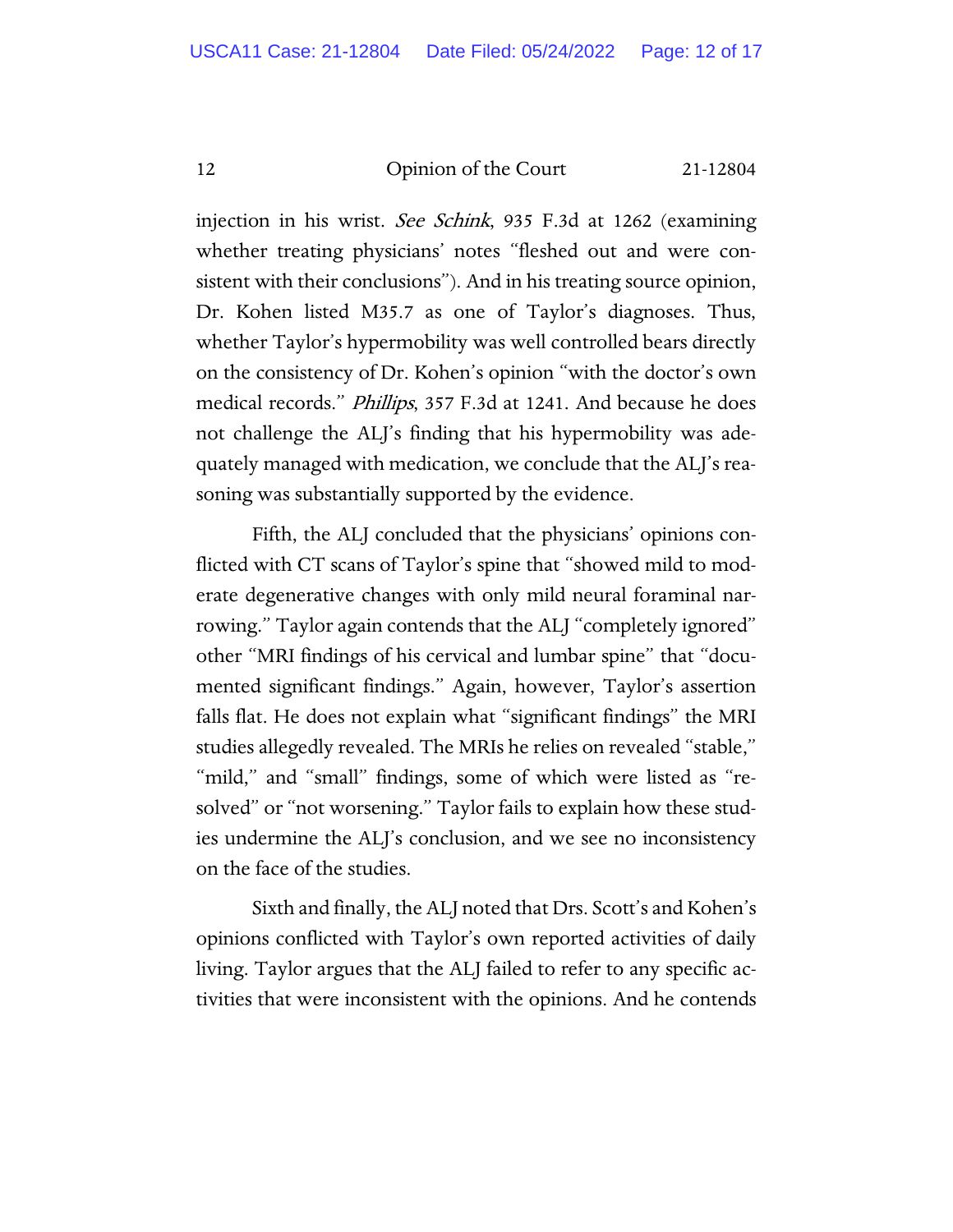that merely being able to do "everyday activities" is not enough to "disqualif[y] a claimant from disability." See Lewis, 125 F.3d at 1441. The Commissioner responds that although the ALJ did not "expressly detail" Taylor's reported activities of daily living, the ALJ referred to them "elsewhere in the decision." For example, when considering the severity of Taylor's mental limitations, the ALJ referred to a psychological evaluation conducted by Dr. Jonas Trinidad. From this evaluation, the ALJ explained that Taylor "reported that he cared for his personal hygiene, that he drove, and that he prepared meals." And Trinidad's report listed other activities, including "spending time with [his] kids" and "complet[ing] basic household chores with assistance."

We agree that the inconsistency between Taylor's activities of daily living and the limitations suggested by his treating physicians is less apparent than the other inconsistencies identified by the ALJ. But our review of the record does not convince us that the decision is unreasonable or unsupported by substantial evidence. True, the activities of daily living relied on by the ALJ are not enough to disqualify Taylor from eligibility for disability benefits, Lewis, 125 F.3d at 1441, but that is not what occurred here. Instead, the ALJ explained that the activities of daily living were inconsistent with a medical opinion. We review only whether the ALJ's articulated reason was supported by "more than a scintilla" of evidence, *id.* at 1440, and we readily conclude that it was.

For these reasons, the ALJ gave sufficient reasons for discounting Taylor's treating physicians' opinions. Contrary to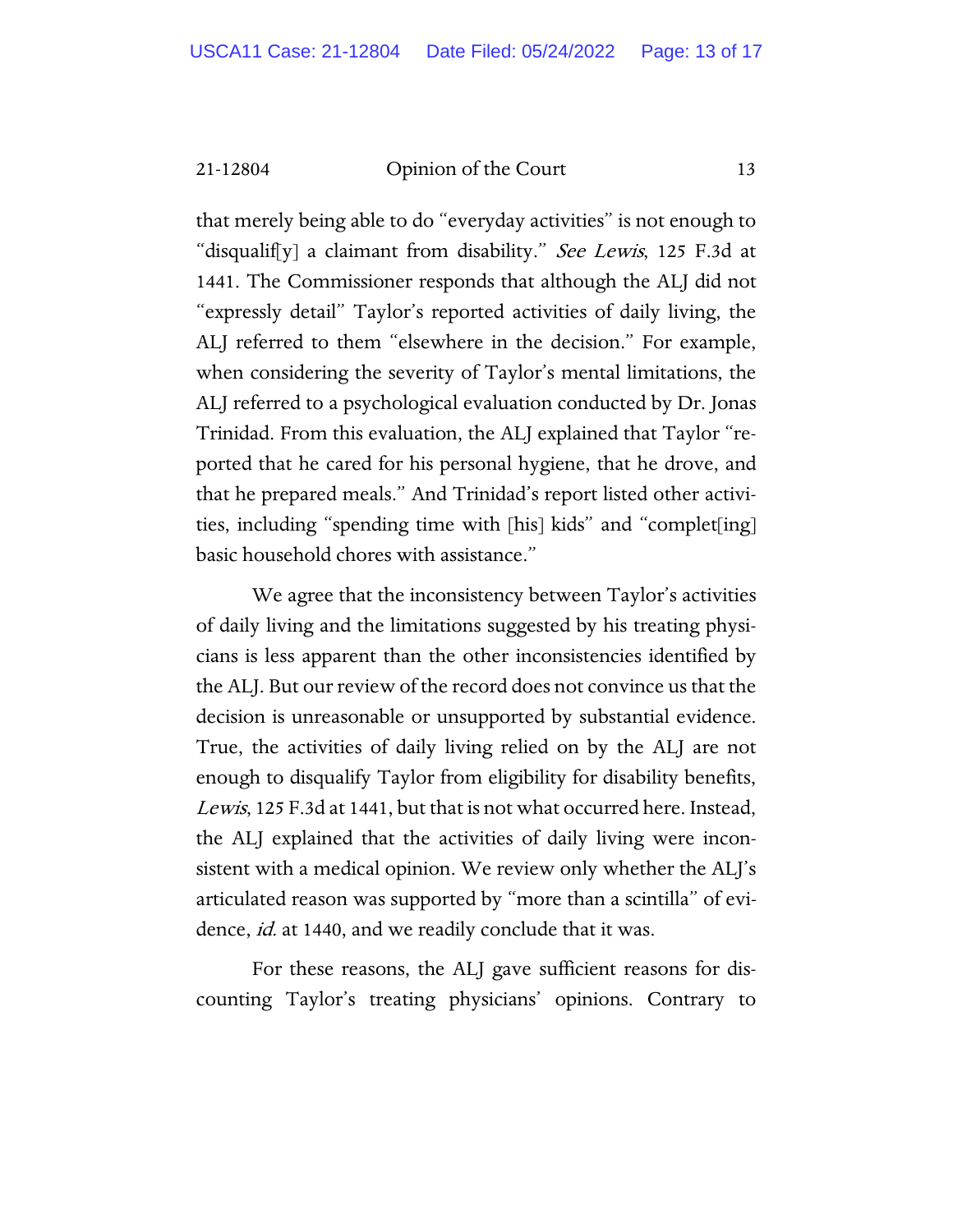Taylor's suggestion, we need not "scour the record to find support for the ALJ's decision," as the ALJ articulated six evidence-based inconsistencies between the treating physicians' opinions and Taylor's medical records. That is all we require. See Phillips, 357 F.3d at 1240 (affirming the denial of benefits "[b]ecause the ALJ articulated several legitimate reasons for giving less weight to [a treating physician's] opinion").

# B. The ALJ Relied on Appropriate Evidence to Discredit Taylor's Testimony.

Finally, Taylor contends that the ALJ rejected his testimony "solely based on the lack of objective medical evidence." By not considering any of the "factors that [the Social Security Administration] promises claimants it will consider . . . when evaluating a claimant's testimony regarding pain and limitations," Taylor argues that the ALJ applied the wrong legal standard to his testimony. We disagree.

A claimant may establish that he has "a disability through his own testimony of pain or other subjective symptoms." Dyer v. Barnhart, 395 F.3d 1206, 1210 (11th Cir. 2005). In such a case, the claimant must show evidence of an underlying medical condition and either "objective medical evidence that confirms the severity of the alleged pain arising from that condition" or "that the objectively determined medical condition is of such a severity that it can be reasonably expected to give rise to the alleged pain." *Holt v. Sul*livan, 921 F.2d 1221, 1223 (11th Cir. 1991). Once a claimant has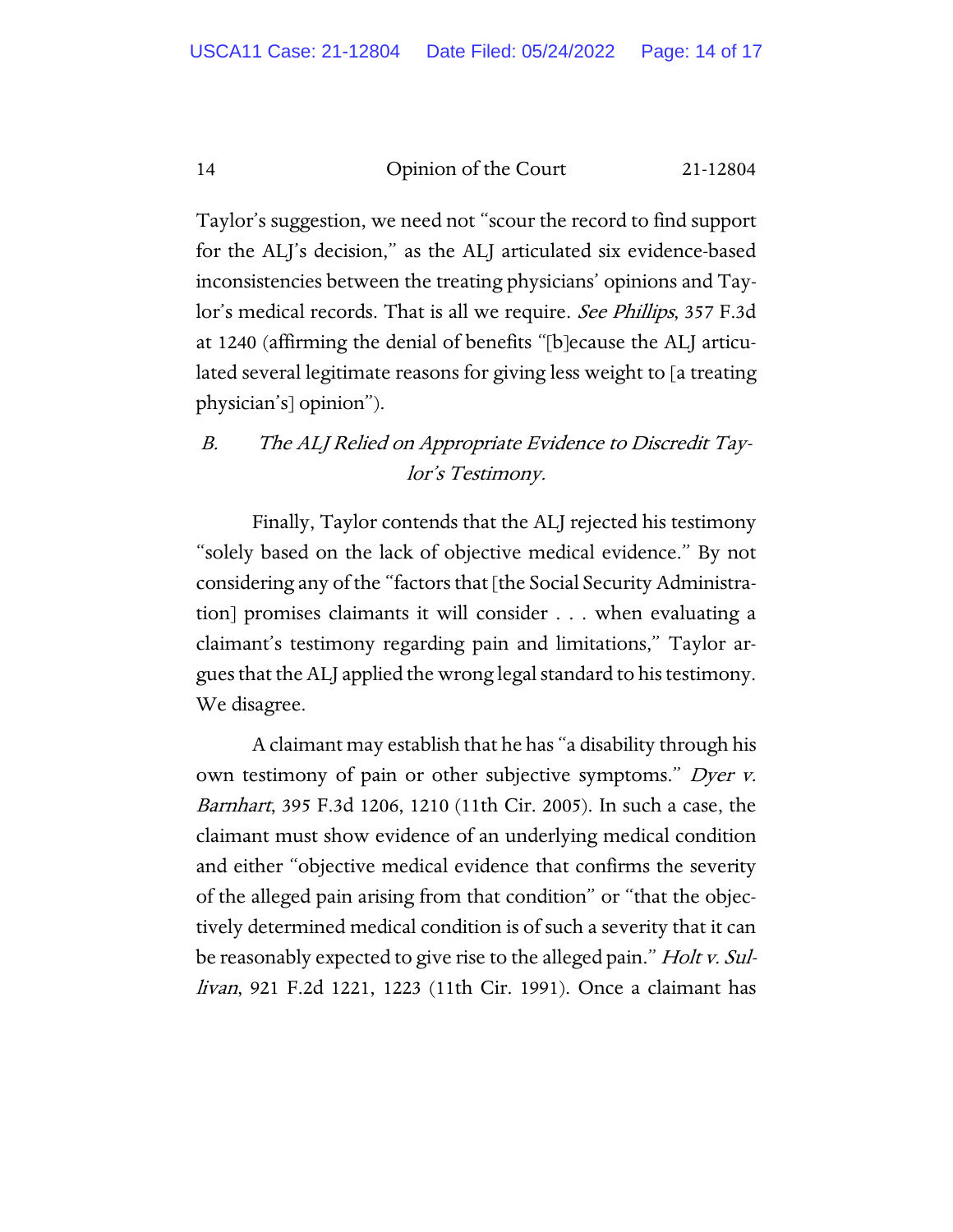made this showing, the Commissioner "must then evaluate the intensity and persistence of [the claimant's] symptoms" in light of "all available evidence," including the claimant's testimony. 20 C.F.R.  $\S$  404.1529(c)(1). The Commissioner "will not reject" a claimant's statements "solely because the available objective medical evidence does not substantiate" the statements. *Id.*  $\S$  404.1529(c)(2). Instead, the ALJ considers several "[o]ther factors concerning [the claimant's] functional limitations and restrictions due to pain and other symptoms." *Id.*  $\oint$  404.1529(c)(3)(i)-(vii).

If a claimant provides subjective testimony on the severity of his symptoms, as Taylor did here, the ALJ "must articulate explicit and adequate reasons" for rejecting the complaints. Foote v. Chater, 67 F.3d 1553, 1561-62 (11th Cir. 1995). The ALJ's "credibility determination does not need to cite particular phrases or formulations[,] but it cannot merely be a broad rejection" that fails to consider a claimant's "medical condition as a whole." Dyer, 395 F.3d at 1210-11 (cleaned up). We will not disturb "[a] clearly articulated credibility finding with substantial supporting evidence in the record." *Foote*, 67 F.3d at 1562.

Here, the ALJ concluded that Taylor's medically determinable impairments could reasonably be expected to cause some of the symptoms he alleged, and proceeded to consider Taylor's statements concerning the intensity, persistence, and limiting effects of the symptoms. The ALJ concluded that Taylor's testimony was "not entirely consistent with the medical evidence *and other evi*dence in the record," and the ALJ articulated five reasons to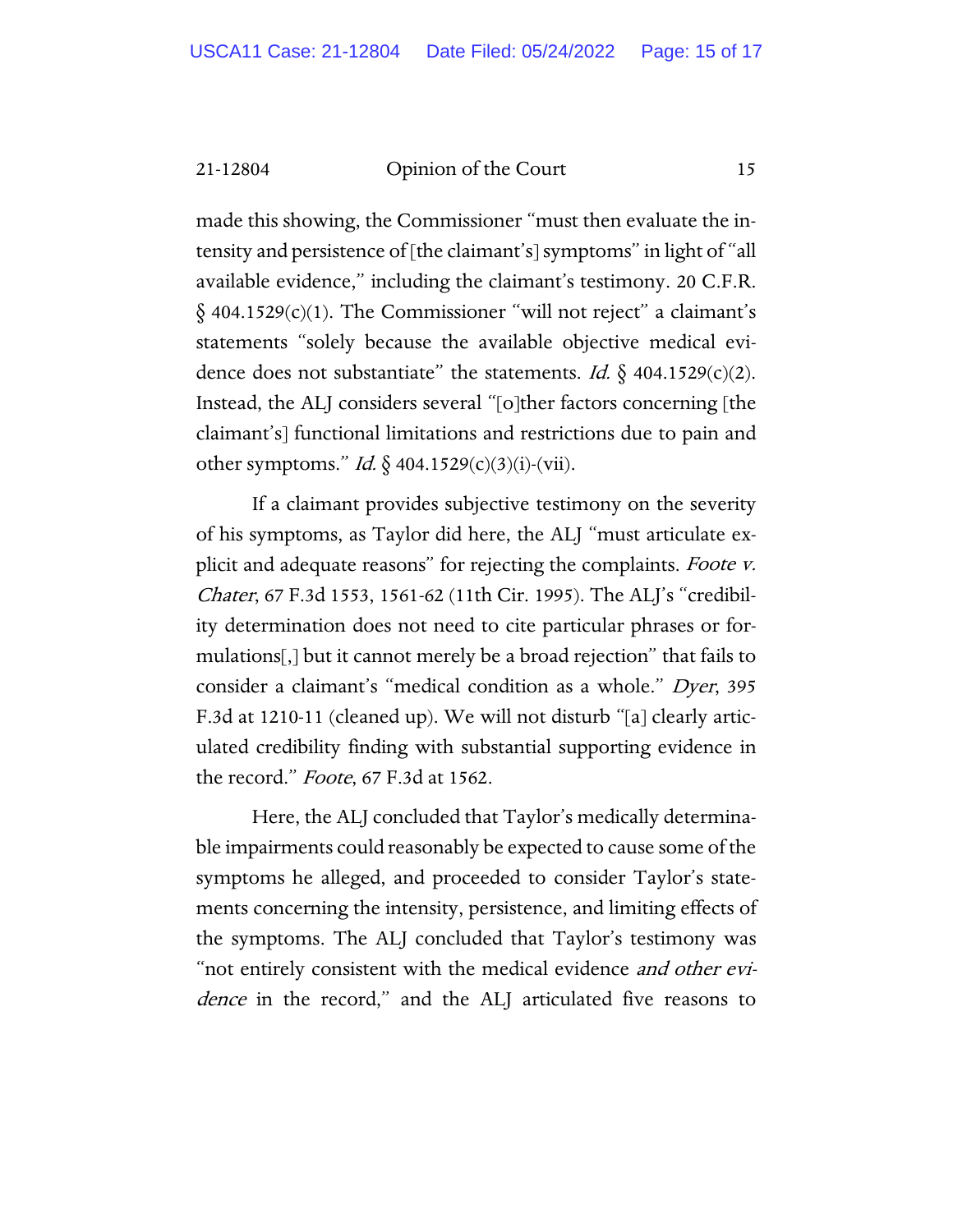support that conclusion. Four of the reasons overlapped with the inconsistencies discussed previously—Taylor's pain was somewhat relieved by epidural steroid injections, his postural and muscular limitations were inconsistent with physical examinations, and EMG studies and CT scans revealed only mild objective findings. These four reasons were based on the objective medical evidence, and we have already explained that these reasons find substantial support in the record. See Jones v. Dep't of Health & Hum. Servs., 941 F.2d 1529, 1532 (11th Cir. 1991) (explaining that the reasons an ALJ articulates for "refus[ing] to credit a claimant's subjective pain testimony" must be "based on substantial evidence" (footnote omitted)).

However, Taylor is incorrect to suggest that the ALJ relied solely on objective medical evidence to discredit his testimony. As a fifth ground for discrediting Taylor's testimony, the ALJ noted that his testimony concerning "balance problems" was inconsistent with a physician's note indicating that Taylor reported "he had only fallen [one] time in the prior year." In other words, the ALJ discredited Taylor's testimony based on his own prior inconsistent statement. *Cf. Foote*, 67 F.3d at 1562 (explaining that an ALJ "failed to identify any inconsistencies between [the claimant's] statements to her physicians and those she has made . . . during her administrative hearing"). Thus, the ALJ articulated reasons for discrediting Taylor's testimony that were based on both objective evidence and a "conflict[] between [Taylor's] statements and the rest of the